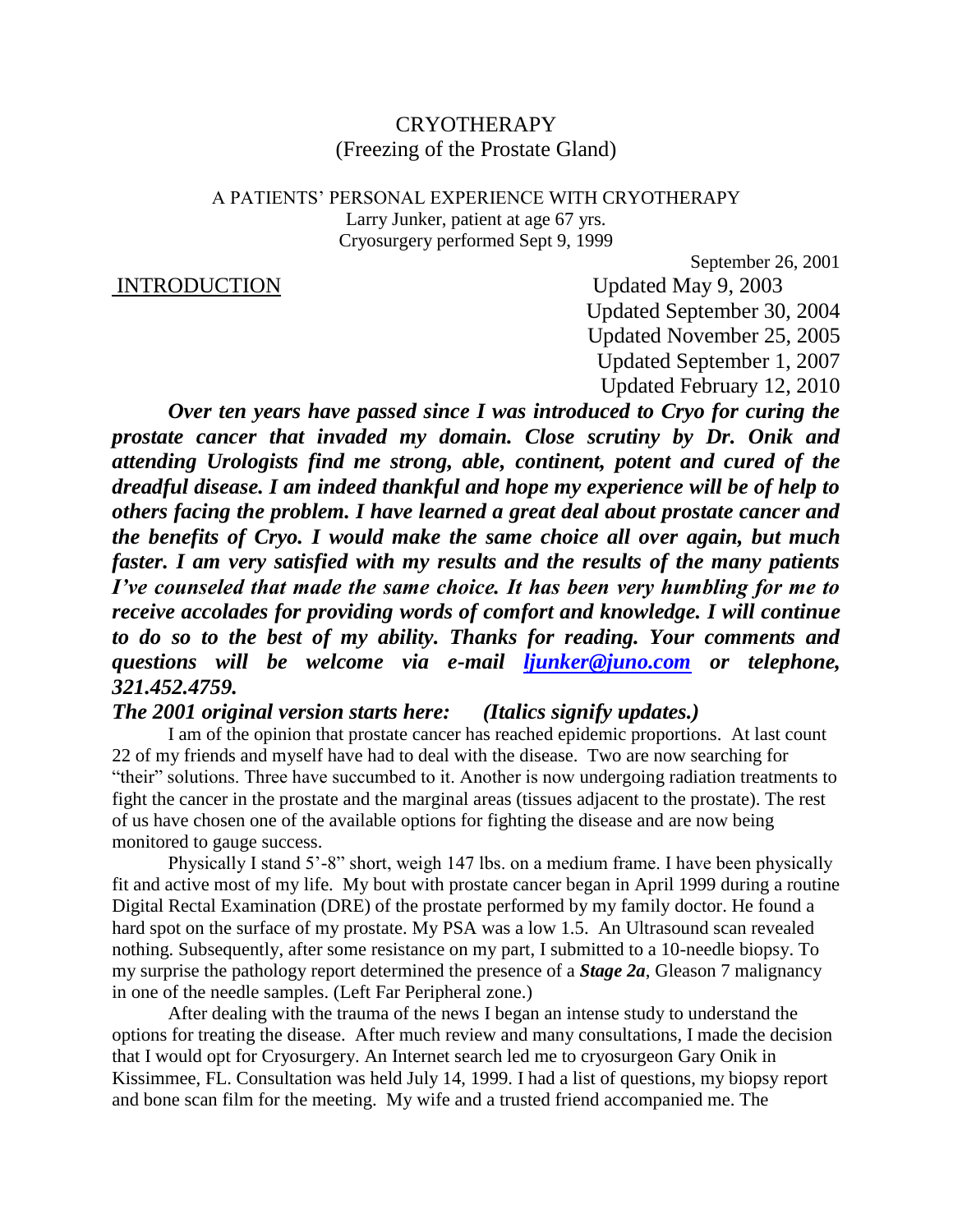consultation lasted over two hours. We discussed the procedure, the equipment, my physical condition (Irritable Bowel Syndrome and mild Hemorrhoids) and recuperation. At the end of the consultation my decision was firm. Cryosurgery was the way to go for me. The difficult part was over. I had made my decision. A load had been lifted from my shoulders. *I thanked God many times over.*

On July 21, 1999 Dr. Onik performed a more definitive biopsy of my prostate. The biopsy confirmed the findings of the June 23rd biopsy and *also* explored the regions of the nerve bundles and seminal vesicle glands. 15 *snips* were taken. It was concluded that the malignancy most probably had not escaped the prostate. After discussion of the overall situation it was determined that a partial freeze (meaning that only part of the prostate would be frozen) procedure could be performed and thereby spare one of the nerve bundles. That meant that I would not lose sexual *potency*. I quickly opted for that. (It worked). Dr. Onik *watched* my case very closely. A partial freeze *was* not common *then* , but *has* become more common *because of*  my results *and results of others.*.

Overall, in my case, the following events occurred sequentially: Digital Rectal Exam, PSA test, Ultrasound, Biopsy (malignancy discovered), X-ray and Bone Scan, consultation with Dr. Onik, Decision, Definitive Biopsy, Cryosurgery, Recuperation, 3, 6, 9, 12 month follow-up urinary function exams and PSA tests, One Year Biopsy (necessary to verify cancer free following partial freeze ). 15, 20, and 24 month PSA, Two Year Biopsy (again to verify cancer free), All tests were on target. I am strong and able, continent and potent. *PSA monitoring continued through the years and continues to be stable at 0.4 at the ten year mark.*

# RESEARCH RESEARCH RESEARCH

I looked at all options for treating prostate cancer. I did not ferret out all the details for each option. I explored far enough to understand the basics involved with each option. I also relied on my intuition. The final decision was based on a comfort level I was seeking. A balance between knowledge and intuition.

The Urologist that did the first biopsy recommended RADICAL SURGERY. His specialty was surgery. I rejected that option because I did not want deep intrusion to my body and I was concerned that there would be a potential for spread of cancer through the blood issuing from the cut tissue of the prostate.

An Oncologist, a friend that was treated for prostate cancer 8 years earlier, recommended EXTERNAL BEAM RADIATION. I intuitively rejected that because of the exposure to radioactivity and the potential for "burning" adjacent tissue. I felt similarly concerned about BRACHYTHERAPY (implanting radioactive seeds). My logic was "if I can't hug my grand children for *seven* or more weeks, what will the radiation do to my other body parts?" I had heard a couple of war stories about radiation failures. I know a surgeon who has "repaired" radiation damage.

A close friend had chosen ALTERNATIVE MEDICINE: Diet coupled with Hormonal shots. He had been on the strict diet program for 6 years and was winning the battle until it was determined in year 2000 that the malignancy had moved to a seminal vesicle gland. He *continued* in the shots and diet *has since died of painful prostate cancer.* I rejected that option early on in my research: Not enough documented success stories available and too much strict diet to endure.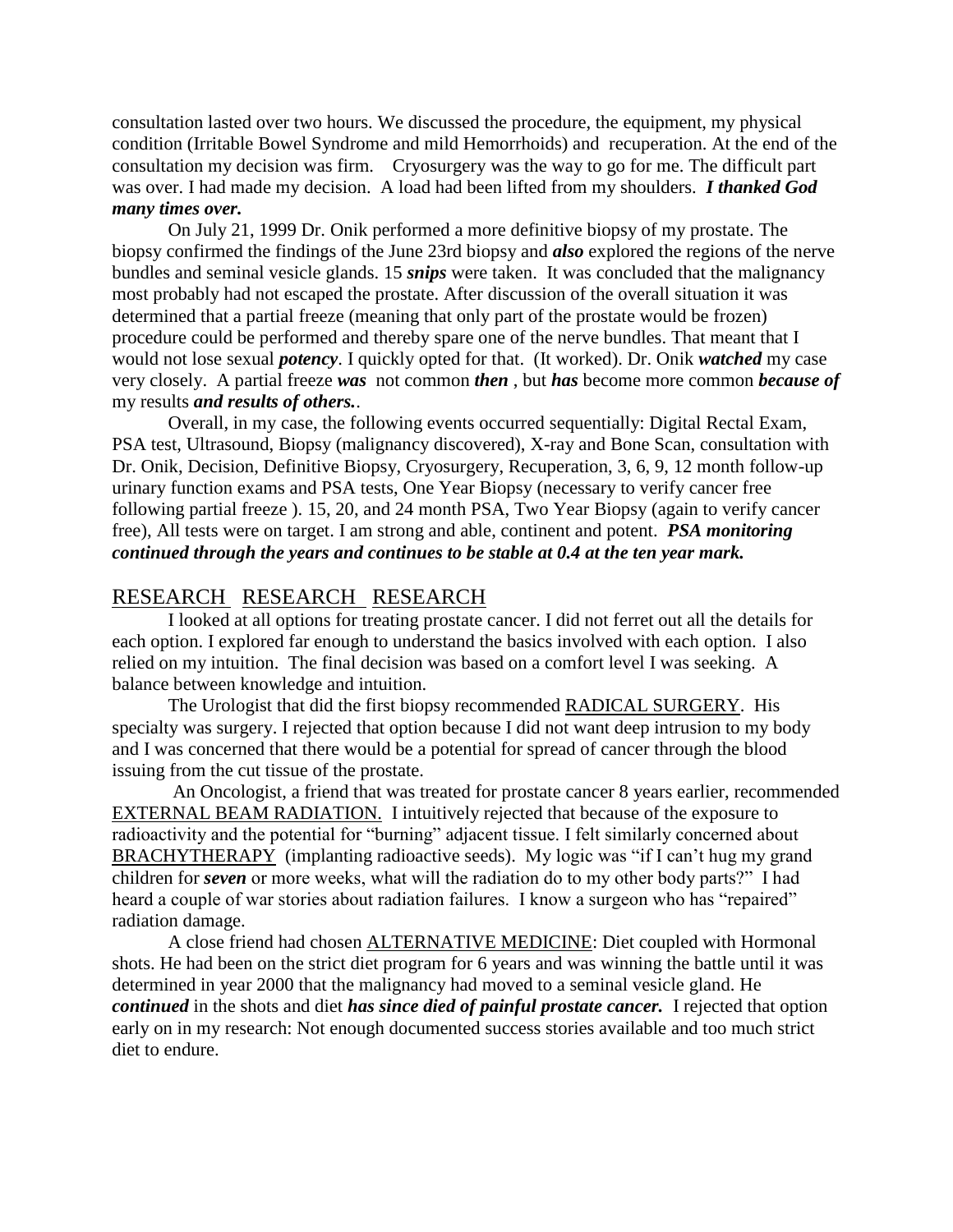In year 2000 another friend tried ACUPUNCTURE and HERBS for a year with no apparent success. In the spring of 2001 he opted for hormonal shots followed by beam radiation treatments. *I did not follow his case.*

WATCHFUL WAITING was too risky for me to engage. I felt that a Gleason 7 was not to be dealt with over time. Gleason 7 is in the "high *moderate* risk" category. I wanted to rid myself of the cancer as soon as possible.

PRAYER was also an option. One of my friends engaged in prayer only. He had already made up his mind that God would heal him without entering into any medical solution. He passed away two years later due to prostate cancer. I did not approach God that way although I didn't rule out a miraculous healing. My approach was "God grant me the wisdom to do the right thing to rid myself of this cancer. I need Your direction, mercy, grace, and help to deal with this problem every step of the way". I tried to be sensitive to hear and act when I felt Gods' direction. Many others also prayed on my behalf. I looked for confirmation from my wife and my close friends. I knew that the peace of God would accompany His direction. Faith and prayer played a huge role throughout the entire process

STRUGGLES - I began to experience an information overload. I was also experiencing indecision, vacillating from one option to another depending on which article I last read or to whom I last spoke. There was too much professional bias to contend with and not enough technical information to make an intelligent decision. I had trouble sleeping because I could not turn my brain off. I had night sweats when I did sleep. I desperately wanted to make a decision. I initially decided to go for radiation. I made an appointment with a local oncologist. I was not happy about the radiation decision but I needed to make a decision hoping to gain peace of mind.

RELIEF - Then I learned about CRYOSURGERY. Targeted CryoAblation of the Prostate, TCAP, (a lethal freeze of the malignancy via high tech equipment). I like to call it CRYO. I called my best friend from my High School days. I knew that he had prostate cancer but I didn't know how he dealt with it. He informed me that he had cryo performed in 1997. He said, "it was a piece of cake". He sent me information. Internet information was also available. My wife and a close friend who helped me review the information concluded that Cryo made a lot of sense for several reasons:

> It is approved by Medicare. The procedure is generally curative, if the cancer has not spread outside of the marginal areas of the prostate.

Swift death to the malignancy. Freeze, thaw, freeze, thaw. Its' over in less than two hours.

Minimally invasive (via the perineum), no cutting, minimal blood.

Only two hours of anesthesia, local or general.

Short recuperation period, minimal pain.

Outpatient or overnight hospital stay.

Partial Nerve save (one side) possible in some cases.

No radiation hazard.

Improved procedures, high tech monitoring and high tech equipment has all but eliminated unintentional freezing concern.

Urethra warming guards against freezing of the urethra and bladder. Injection of saline into the cavity between the prostate and the rectal wall (Denonvillier's Fascia) guards against freezing the rectum and not freezing the part of the prostate adjacent to the rectum.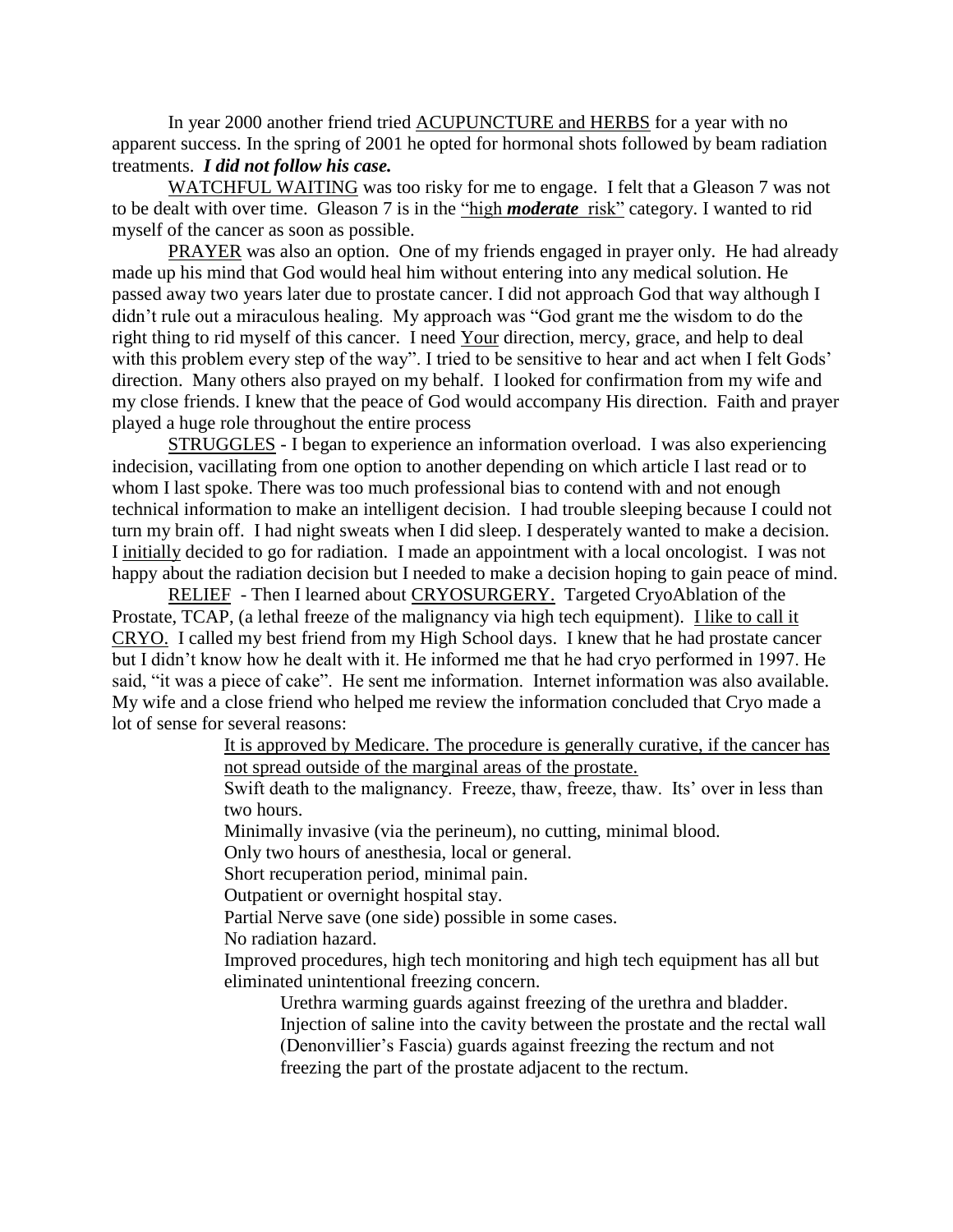A second freeze is administered to insure lethal freeze to all areas of concern. *During the first freeze the cells are dehydrated. During the first thaw the cells burst exposing the nuclei. The second freeze kills any residual that may be alive in the nuclei.* 

The procedure, unlike the other options, can be repeated if the cancer reoccurs. (It is also approved for use for prostate Radiation failures). *It is now the recommended salvage treatment for radiation failures by many surgeons and urologists.*

I was familiar with cryogenics from my 28 years as an engineer at the John F Kennedy Space Center. The technical aspects as applied to cryosurgery were very convincing to me:

Cryogenic temperatures kill, on contact, the malignant (and other) cells. Cryogenic Argon, the media now used, is easy to control and monitor, unlike Cryogenic Nitrogen formerly used *(circa 1990.)*

Ultrasound imaging monitors the formation of the lethal "Ice Ball" to insure that tissues adjacent to the prostate are not *unintentionally* frozen by the freeze. *If prostate cancer prognosis suspects that the cancer may have escaped the prostate into the marginal areas (adjacent tissues) the freeze can be extended into the marginal areas 2 to 5 millimeters. This is a distinct advantage over radical prostatectomy, RP. I have two friends that are fighting prostate cancer in the marginal areas via radiation – years after they had RP.( Cryo may have eliminated the chance of recurrence.)*

Ultrasound imaging provides visibility for accurately placing probes *and monitoring the formation and thawing of the ice that forms during the freezes.*.

Use of Cryogenics is not new in the medical world, including veterinary medicine. Treating growths on or just under the surface of the skin cryogenically has been going on for about fifty years. It is a pretty low-tech "spray can" application.

More recently cryogenics have also been used to treat internal cancer problems - liver, lung, brain, *kidney, bone and* prostate. Breast cancer treatment is still in the developmental / approval stage. Cryosurgery is a very high tech application.

I really liked the Cryo option. I cancelled my appointment with the oncologist I felt safe with my decision. I gained the peace of mind I had sought. Now, *ten* years later, having experienced the procedure, recuperation, and high quality of life, I would make the same choice over again.

My journey through the other decisions I made, the pre-operative regimen, the postoperative recuperation period and follow up care are recorded below in hopes of helping others in the fight against prostate cancer.

## DECISION MAKING

The decisions made after the election to have cryosurgery were few but important. Prognosis, test results, facility and equipment availability, doctor schedules, skill, experience, risk and cost were factors that entered in to the decision making process. Cost factors did not weigh heavily on me. Considering the expected results and overall cost, I was pretty well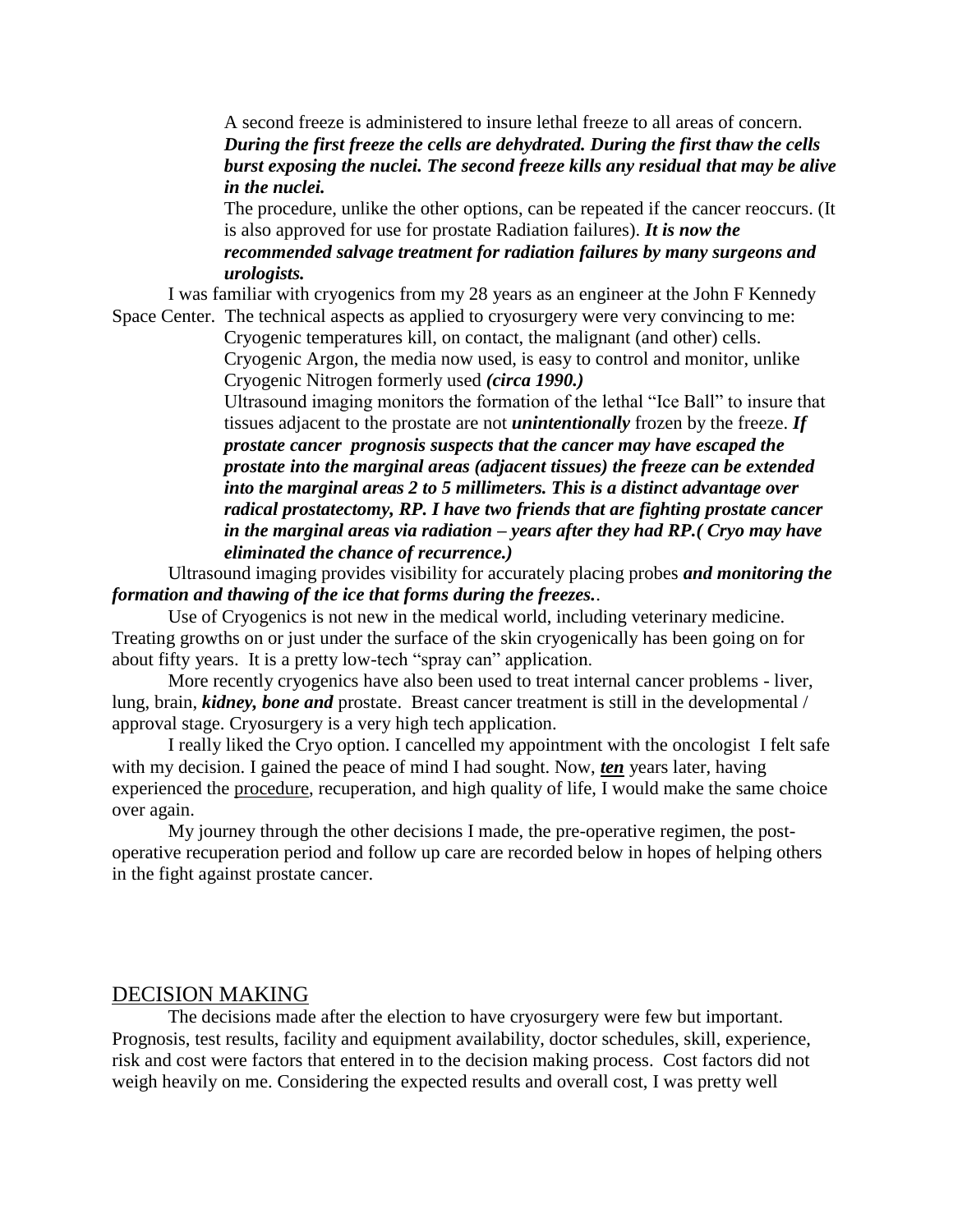covered by my health insurance. Age, stage of disease, medical condition and personal preference also influenced my decisions.

OUTPATIENT - Florida hospitals were not yet equipped for the procedure in 1999. Medicare had approved cryosurgery in July 1999 but was far from settling the fine print of the regulations. Florida hospitals would not approve bringing in portable cryosurgical equipment that was available. Therefore other facilities were used to perform the procedure in Florida. The procedure was performed on me in an outpatient facility, namely The Tampa Bay Surgi-Center in Tampa, Florida. A Surgi-Center is a facility equipped with operating rooms. There are no overnight accommodations. I was strong and in good health. I saw no need for a hospital stay. I wanted to be an outpatient. I don't like hospital stays. Too many interruptions to my sleep.

HORMONAL TREATMENT – Ultrasound measurements determined that my prostate gland was not large. In fact was smaller than normal. The hormonal regime, which lasts from three to six months, is normally prescribed if the patient has an enlarged prostate and/or presence of considerable cancerous growth. The hormone treatment temporarily stops the growth of the cancer and shrinks the prostate thereby facilitating the procedure to be performed. I didn't like the term "chemical castration" that was associated with it. I learned that the hormonal treatments were stopgap measures that became less effective with each shot, so hormonal treatments cannot permanently stop the cancer growth. I suggested that the hormonal treatment be skipped. The Doctor concurred. So we skipped it.

OUTPATIENT CLINIC LOCATION AND SCHEDULE – As previously stated, hospitals in Florida were not equipped for cryosurgery. Likewise, finding a cryosurgeon was not an easy task either. *Facilities and doctors are now readily available*. I found mine on the Internet. *(Call 1.877.722.2796 for help and a list).* 

Timing entered into my situation. I wanted to get this procedure over and get back to normal living. The cryosurgeon had the necessary equipment (portable) and traveled to twelve locations in Florida to perform the procedure. I opted for the next available appointment at any location. Tampa, 140 miles from my house, was the next available on his schedule. The date was set for 9/9/99. The time for my arrival there was noon. There were other surgi-centers closer to my home but not on his schedule till later.

The hospital at Celebration, FL is now equipped to perform cryosurgery. I was privileged to witness the procedure being performed there on a friend of mine in May 2001. Dr. Onik with Urologist Dr Fusia from Tampa did the procedure. My friends' recuperation was much quicker than mine – no infections or hurricanes. I was also privileged to watch the procedure performed on another patient, by a different cryosurgical team in Dallas in Dec 2000. *I also watched a Cryo procedure being performed on a partially malignant liver in 2004.*  Sometimes I wish I would have been a doctor.

TRAVEL AND LODGING – My wife and I secured a motel suite for two nights in Tampa. The first night was 9/8/99, was the night before the operation. The second night was the night of the operation. That allowed me to rest the evenings before and after the operation. It also allowed time to assure that there were no post operation complications prior to traveling 140 miles back to my home. My wife became my caregiver. I was able to walk at all times after the operation. There was never a need for assistance in walking, standing, sitting etc. I could have but did not drive for three weeks.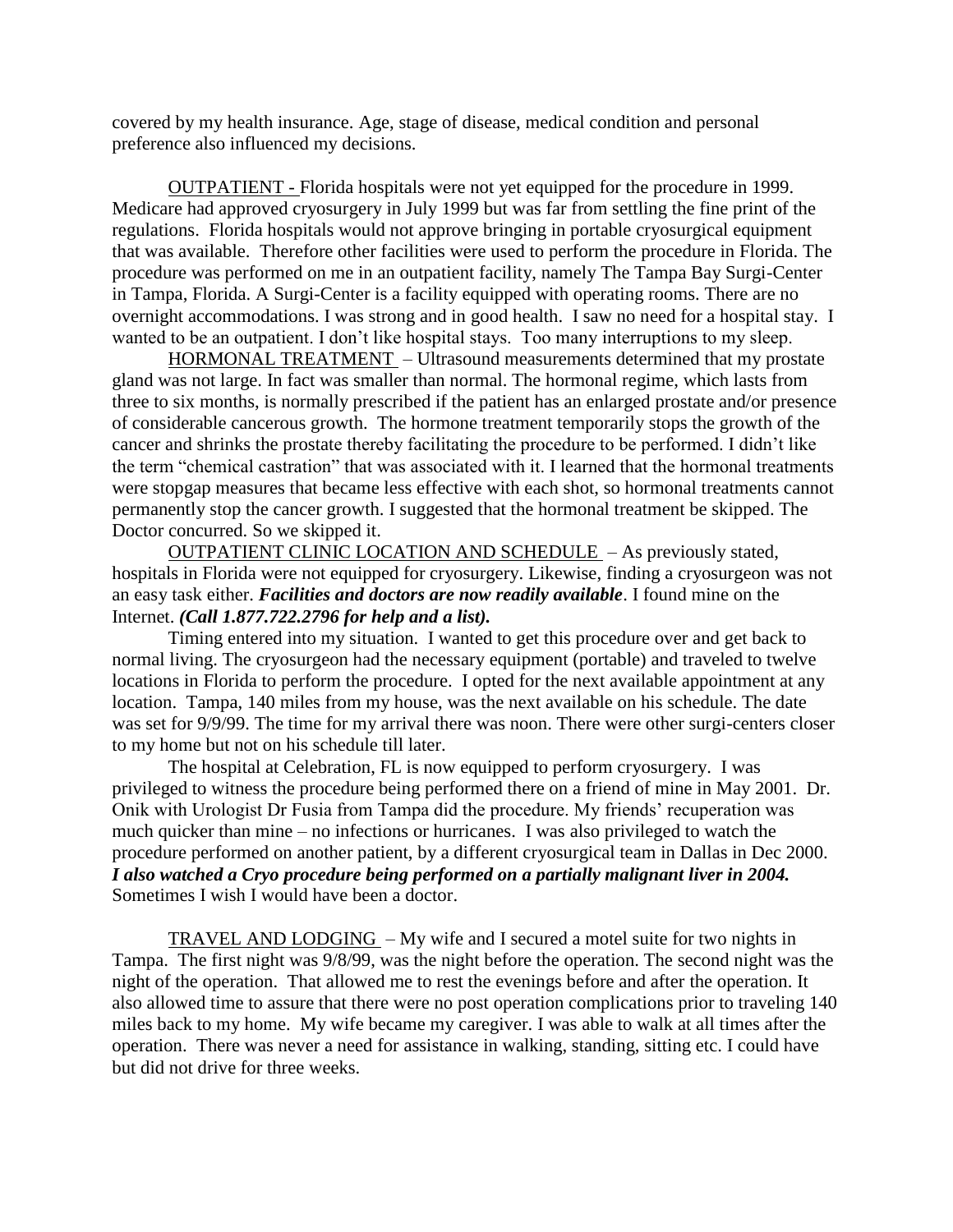ANESTHESIA - General vs Local. I don't do well recovering from general anesthesia. It confuses my mind and I am slow coming out of it fully. I had read that the procedure could be performed under local anesthesia. The cryosurgeon*, Dr. Onik,* preferred that I have a general and I submitted to his choice. Most people do not experience problems from general anesthesia. Physically I regained my strength in about five weeks. I was driving after three weeks. But, I still felt the lingering of cloudy thinking four months later. Paper work became a chore. I suspect I was mildly depressed.

ATTENDING PHYSICIANS / HEALTH INSURANCE - Cost is a factor that affected selection of the attending physicians. My health insurance is structured so that it is more economical to select physicians and services that are affiliated with that PPO organization. Any selected that are not on the PPO list result in a significant patient co-pay. Fortunately, the Urologist and the Anesthesiologist were on the list. The Cryosurgeon was not. It is important to check out the co-pay requirements of your Health Insurance for the entire medical team including the test and pathology laboratories.

## PROSTATE CRYOSURGERY- PREOPERATIVE PREPARATIONS

My doctors and the staff of the Surgi Center gave preoperative instructions to me. I followed them explicitly.

## DIET RESTRICTIONS / LAXITIVE / ANTIBODIC

The day prior to the operation – liquids only. That evening – oral liquid laxative. Nothing after midnight. The morning of the operation – no food, no water, enema, antibiotic. After the operation – soft food till next day. Continue antibiotics. Take pain pills as needed. Avoid constipation and straining.

## CAREGIVER

Don't overlook the role of the caregiver. The caregiver is most important to provide physical comfort and help in the many tasks that need attention: driving, nourishment, clothing, bedding, ice packs, medication etc. Moral support is equally important: companionship, conversation, prayer, games etc. Care giving is not a 24-hour a day job but is time-consuming early on after the operation. I needed to be pampered, so to speak.

# PROSTATE CRYOSURGERY - POST OPERATIVE EXPERIENCE

Even though the doctors and the Surgi Center issued instructions to guide my recuperation there were a few surprises and a few personal adaptations needed to improve my comfort level. Throughout the recuperation period I did not experience much pain. The period involved some discomfort but, for the most part, I felt too good for my own good.

THE CATHETER - This animal is not a delightful companion. However, it is utilized to prevent clogging the urethra from sloughing of dead tissue during the healing process. It became uncomfortable in the last week of the specified three weeks of having it in my body. It took a while to find how it could best serve me with the least bother and discomfort. Fortunately, the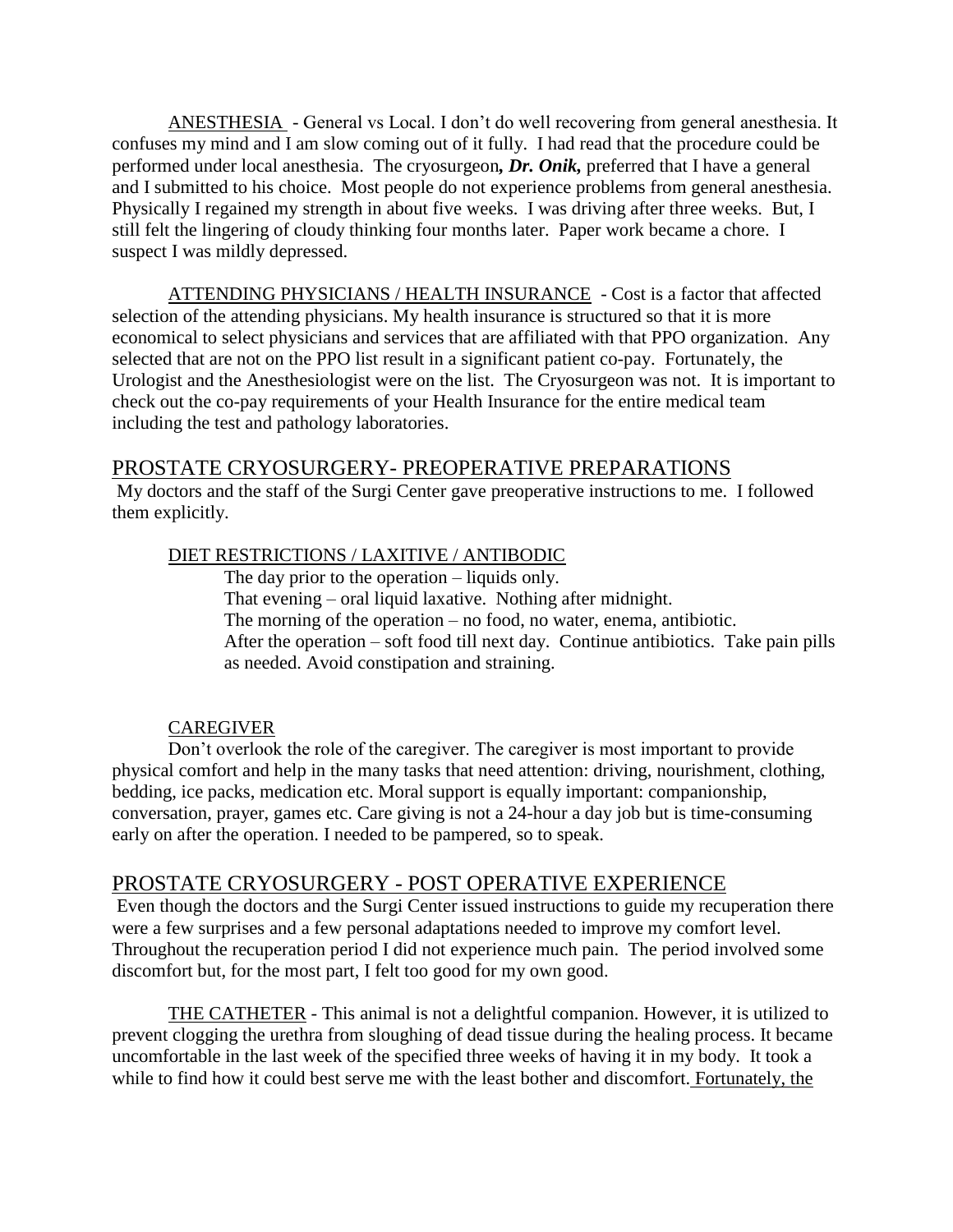## catheter is now routinely removed in 7 to 10 days. *and some are removing the catheter in four or five days. I recommend removal as soon as practical. Discuss with your doctor.*

The catheter system consists of a 10-inch long insertion tube, a four-foot urine conveying tube, and two urine collection bags. The insertion tube is inserted in the urethra during the cryosurgery procedure. It is flexible and there is a tiny *liquid* balloon at the end of the insertion tube that is inflated inside the bladder that prevents the tube from coming out. The hole in the tube drains the urine from the bladder. That tube is connected the conveying tube which is connected to a collection bag. When I awakened from the procedure, voila!, there it was, all hooked up and already in use.

The urine collection bags come in two basic configurations, the floor bag and the leg bag. I used the floor bag most of the time and only switched to the leg bag when traveling or outdoors or social situations. The floor bag was easy to contend with and the only way to go when lying down or reclining. Using the leg bag was great for mobility but a little more challenging because it was strapped to my leg and not easily monitored for fullness because the trousers hide it. The first time I used it, it filled to capacity before I knew it. From then on I felt the bag with my hand often to determine its fullness.

It was easy to switch bags but always best to do in the bathroom at the commode. The conveying tube is not used with the leg bag. To use the leg bag a very short tube is customized to fit the leg size of the wearer.

I found it important to **never** have the collection bag higher than my groin. The floor bag worked best when it was lying flat on the floor. It drained urine from my bladder without my knowledge. I was sure to monitor the bag closely. Empty it as needed. I made sure to empty it just prior to going to sleep. I drank a lot of fluids (doctors' orders), and was surprised at how fast the bag filled. I was able to do all the personal hygiene by myself.

The plus for catheter system is that I could sleep through most of the night. That was a welcome treat because I had been getting up three or four times a night for many months due to the prostate cancer. Also, the uninterrupted sleep helped to promote healing. Thirst awakened me a few times. I had a glass of water within easy reach at bedside. I checked the floor bag whenever I awakened. It was full several mornings, early. I would then trek off to the bathroom to empty it into the commode. I was sure to drink a glass of water before returning to bed. It always took a little time to situate the floor bag and clip the conveying tube to the bed sheet prior to getting into bed. Most of the time I slept alone so as not to disturb my wife.

I kept a record of all medications taken to make sure I took them as prescribed. Therefore, I did not have to tax my memory. I took all the antibiotics as prescribed. I took pain pills, rather infrequently, as I needed them. *Pain was an insignificant issue.*

Upon awakening from the anesthesia I did not observe the position of the catheter extending from the penis. A visual reference of how far the catheter was inserted would nave been helpful when I experienced my first bladder spasm. (At 4:00pm the next day). A spasm is a sharp pain from irritation of the bladder caused by the catheter. I called the doctors' office and found out I was having a spasm. I then took a prescribed pill and got immediate relief. I don't know if the relief was because of the pill or because I had repositioned the catheter by gently pulling on it until it was seated properly. A visual reference would have shown me that the catheter had been pushed in a bit. It must have been accidentally pushed in when I was changing from the leg bag to the floor bag. I kept taking the anti-bladder spasm pills for a couple days. *Looking back I am sure that the pills were not necessary.*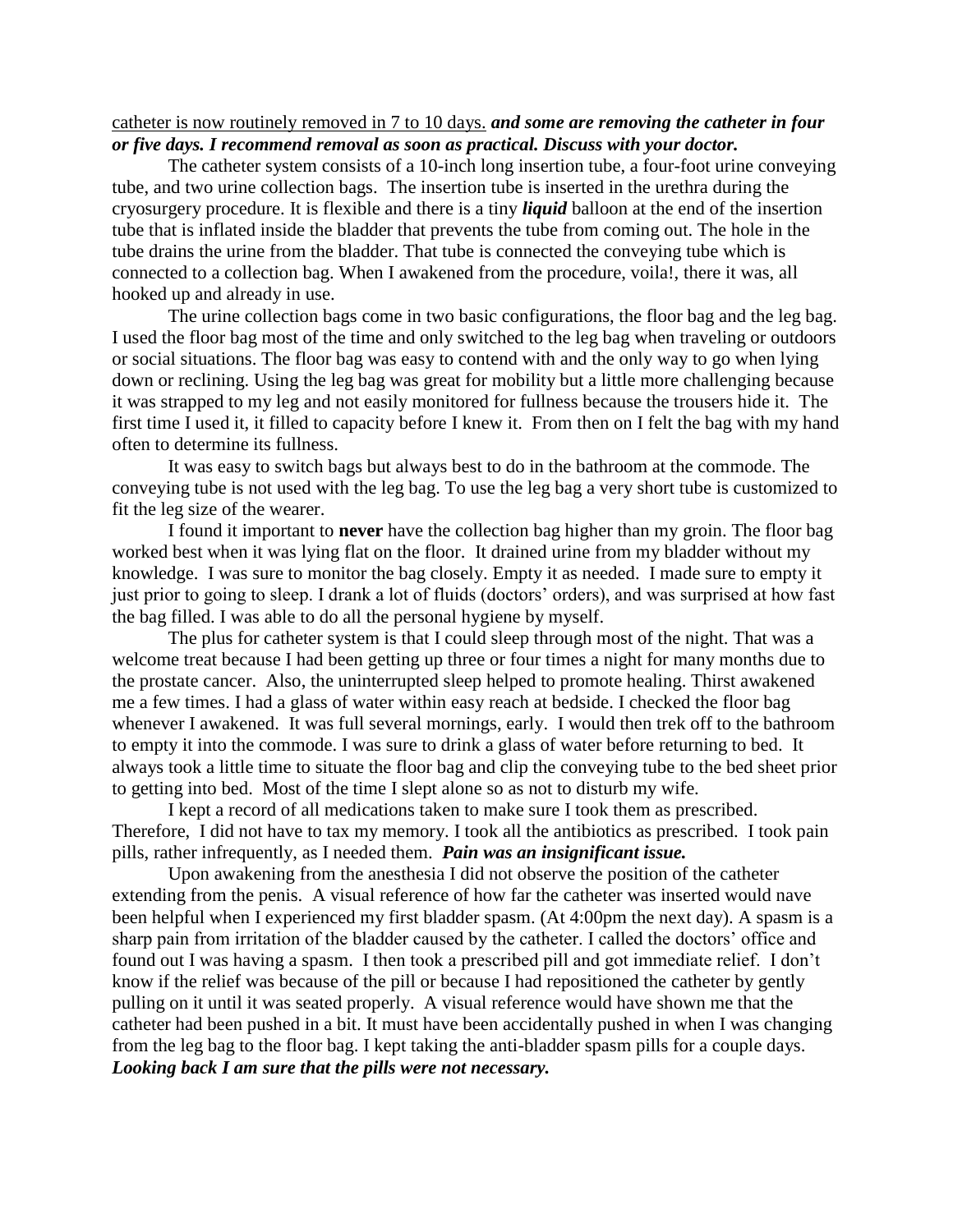Also, I was not aware that the catheter had a balloon on the end of it that prevented it from being forced out of the bladder. I was in a panic situation because I thought I might force the catheter out with the pressure I was feeling from the spasm. I experienced a sudden urge to urinate and it produced some pain in the penis. Urine and a trace of blood was forced around the outside of the catheter and produced a burning sensation in the urethra near the end of the penis. A call to the doctor assured me that everything was okay. The doctor had given me his home and cell phone numbers.

One thing I experienced for a few days was a mild bladder spasm when I was having a bowel movement. I didn't realize that they were spasms at first. I thought the pain I had was just associated with the BM. I finally figured out that when I was seated on the commode the position of the catheter was at 90 degrees to its normal hang down position. I assume that most of us do urinate when having a bowel movement. This also happens when the catheter is in. The catheter apparently did not seal the outlet of the bladder when I was seated and I would experience leakage of urine around the outside of the catheter. That would produce a burning sensation near the end of the penis and perhaps a trace of blood. The solution to that problem was, while seated, to carefully bend the portion of the conveying tube just below the penis into a U shape and hold the U shape in the commode so that the penis was hanging down in a vertical position. I didn't get my hands wet. It was a blessing to have solved that problem.

What to wear around the house. I was somewhat house bound for two weeks except for evacuating for hurricane Floyd 4 days after the cryosurgery. I preferred the floor bag when I moved about the house. The leg bag configuration, with the short tube, caused irritation. I suspended the floor bag from a belt around my waist making sure that the bag was hanging below my groin. The tube naturally formed a loop. I wore a floor length wrap-around terrycloth skirt that overlapped and fastened in the front with Velcro. It covered the tube and floor bag and afforded protection from accidentally snagging. I was very mobile but used caution on the stairs to make sure that I did not snag the tube with my foot.

Do not attempt to remove the catheter. A trained professional should do the removal at the appointed time.

*Another catheter, the Supra Pubic, is used by some urologists instead of the Foley catheter. Some use both. The Supra Pubic tube is inserted thru a very small incision in the abdomen midway between the navel and groin. The advantage of the Supra Pubic catheter is that the patient can try peeing naturally. If unsuccessful he can open the valve at the end of the tube to urinate. Usually by the third day the patient is able to urinate naturally. The Supra Pubic is removed a day or two later. When both the Foley and the Supra Pubic are utilized the Foley catheter is removed two or three days post Cryo. The theory is that the Foley holds the urethra open while the swelling in the area happens. The Supra Pubic is removed when the patient is urinating naturally.*

THE SWELLINGS – Three areas experienced swelling: The abdomen, the scrotum, the perineum / buttocks. The doctor told me to expect the swellings and that ice packs would relieve the discomfort. He was right.

#### ABDOMEN

The first day of recuperation my abdomen protruded to about the size of a volleyball. It was quite humorous. There was no pain and very little discomfort. GAS-X helped dissipate the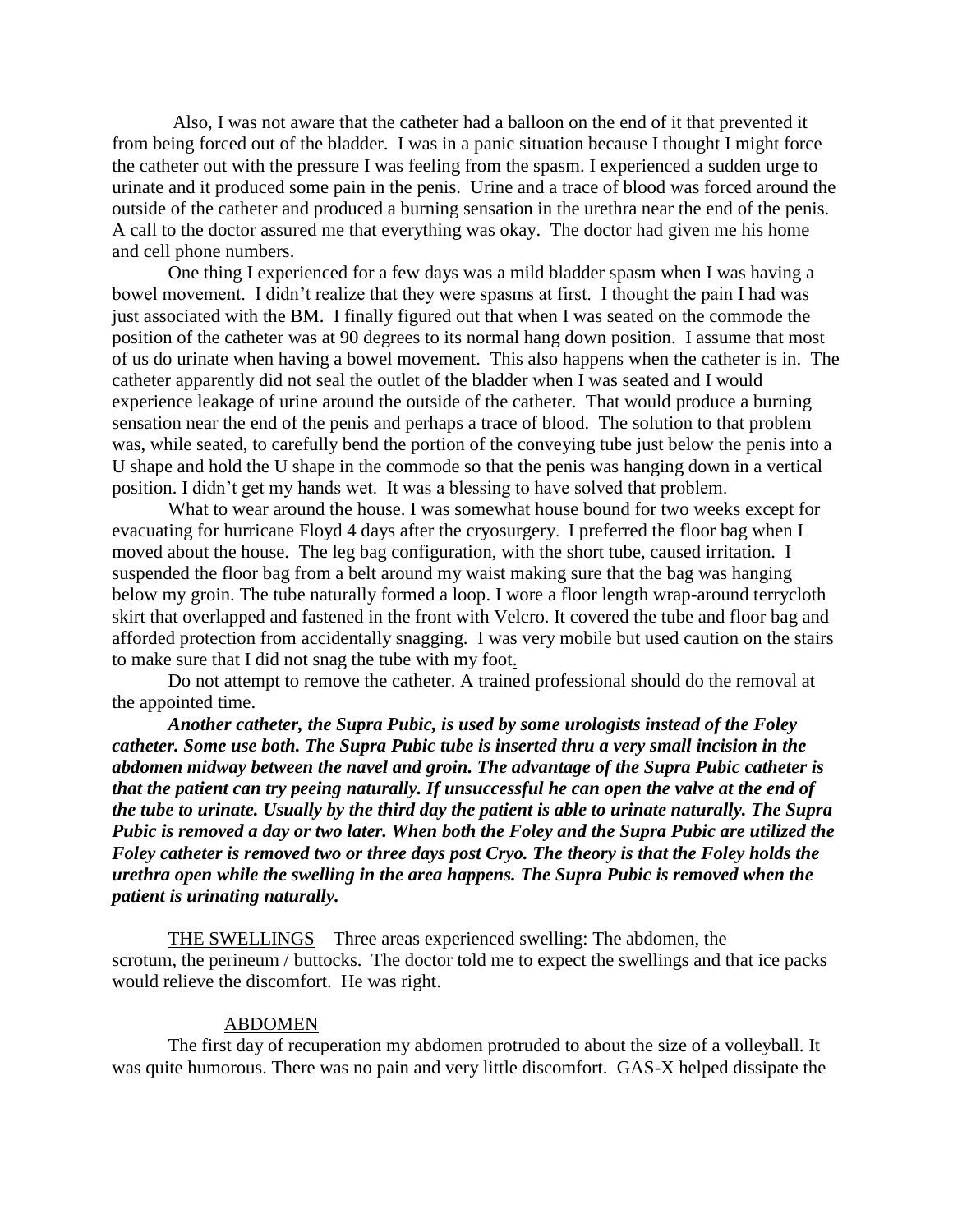gas that had accumulated in my abdomen. 2 pills a day for 4 days. The swelling reduced in size each day and my abdomen was back to normal size on the sixth day after the operation.

## **SCROTUM**

My scrotum began swelling in the first day. On the second day it was about the size of a baseball and black and blue. Not much pain but I did take 2 pain pills (Oxycodapap) a day starting the fourth day through the eighth day. The fourth day was the day we started preparations for Hurricane Floyd. I was moving around too much and the discomfort intensified. I was able to rest after we evacuated our house. We stayed at a friends' house in Orlando, FL. We were there three nights. I stayed in bed most of the time sleeping and applying ice packs wrapped in a towel. *Frozen peas, in the bag they come in, wrapped in a hand towel, is recommended.* Twenty minutes on, twenty minutes off. Always being careful not to suffer thermal pain because of the ice. When moving about I wore a cloth sling, furnished by the Surgi-Center that supported the scrotum and kept it from producing pain from the increased weight of the scrotum. It was important not to do too much activity because after 2 or 3 hours of being on my feet my scrotum would ache. I needed to recline a lot to relieve the pressure. The swelling peaked on the sixth day and gradually subsided until it was gone 15 days later. I switched to Ibuprofen for pain control 11 days after the operation. I used the 200mg tablets. Only 1 pill 1 to 4 times a day depending on my discomfort level. I did not take any pain medication after the third week after the operation. I suspect I would have done much better if I would not have spent so much time on my feet preparing for Floyd.

### PERINEUM / BUTTOCKS AREA

As the Cryo probes are carefully inserted they must penetrate skin and other tissue to get to the prostate. When the operation is over the tissue has to go through a healing process. I experienced some swelling of the buttocks (no pain) in the area of the perineum (the space between the scrotum and the rectum) for about two weeks. *(I am sure it would have been a much shorter time if I had not had to evacuate.*

Also, each place where a Cryo or temperature monitoring probe had entered the perineum a stitch was made to close the penetration. The stitches became a minor irritation to my skin after the swelling subsided. The ends of the knots in the stitches were prickly. It took five weeks for all the stitches to be totally absorbed. I lubricated them with Vaseline when needed. I used a foam rubber "donut" to make sitting on a hard chair comfortable. *The freezing probes are now smaller in diameter and stitches are no longer needed.* 

#### TEMPORARY INCONTINENCE

My urinary sphincter muscle had been held open by the catheter for three weeks. I needed to regain control of it in order to hold back urine until I wanted to release it. That was not easy. Each time I urinated I would exercise my sphincter muscle by trying to stop the flow. At first I could not stop the stream. Gradually, day by day, I regained control. For three weeks after removal of the catheter, I experienced dribbling and spurts and I wore absorbent pads in my jockey shorts day and night. Fortunately, I had enough control and timing so that I seldom soiled the pads. As a precaution I wore pads whenever I thought I might need them, like on a long trip or on an airplane. Only twice did I lose control: Once while cutting grass on a hot day. And, once after waiting too long while driving a car on a freeway on a cold winter night. Unfortunately, I was not wearing a pad either time. Pressure problems are encountered now and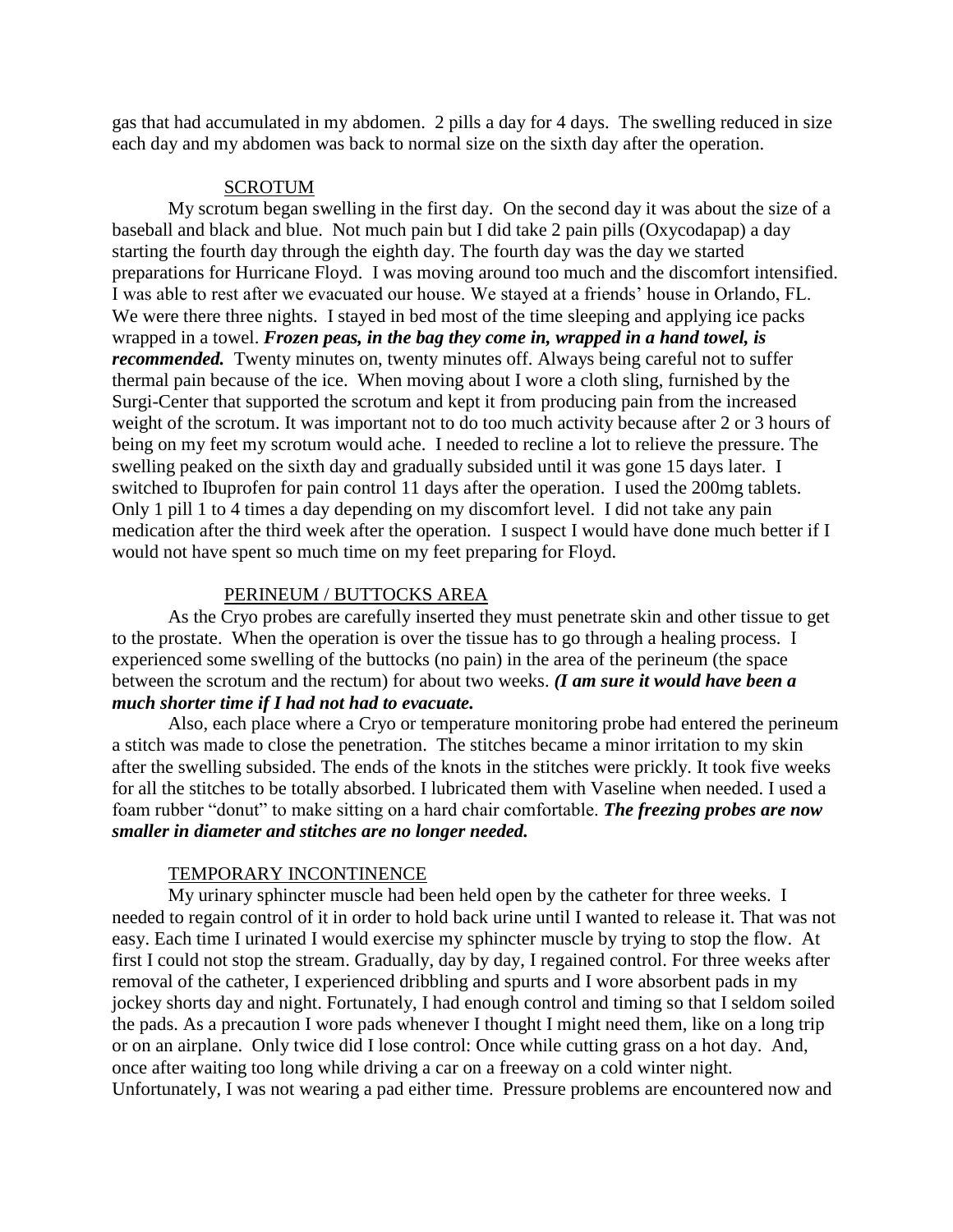then. I usually take precautionary measures to ensure I don't get in trouble. *Urgency problems are non- existent now, in 2010.*

#### INFECTIONS

Bacterial infection: Each time I had a biopsy I was required to take anti-biotics as a precautionary measure to fight any infection that might result from the procedure. The precautionary period is normally five days. If an infection is detected a longer period will be prescribed. I experienced an infection after the second biopsy. I was on antibiotics for two weeks longer. A similar regimen of antibodics was required for the Cryosurgery procedure; however, no infection occurred.

Yeast Infection: A potential exists for a yeast infection when wearing a Foley catheter. Even without a catheter it is a common urinary tract infection among women because of their short urinary tract. It is not as common among men but it is more likely when a catheter is involved.

Three weeks after the operation the Urologist removed the catheter. My urine was tested and it was determined that I had a yeast infection. The treatment for the infection is not antibodics. Fluconazole was prescribed. One pill daily for fourteen days at \$10 per pill. There are less expensive prescriptions available.

Effects: My intestinal tract did not like the intrusion of all the medicines I was required to take. My Irritable Bowel Syndrome acted up and my intestines were stripped of the "good" bacteria needed for proper digestion. The result of all that was I could only eat soft comfort foods (mashed potatoes and alike) for a month after the operation and I supplemented my diet with acidophilus capsules. Seven weeks after the operation I was eating normal and finally had a normal bowel movement. Suprisingly, after thirty years of dealing with IBS it has gone away. I've been on the "Eat Right For your Blood Type" diet since two months before the operation. I feel sure that it has conquered the IBS. Thank You Lord!

#### CONSTIPATION PREVENTION

It is beneficial to the entire healing process not to strain during bowel movements. High fiber dietary supplements are available across the counter. (Per Diem, Metamucil, etc.) I faithfully used one teaspoon of *mild form of* Per Diem each evening for three months. It worked and I did not have any straining during BMs. After three months I used it only when I consumed a meal that might cause constipation, i.e. lots of cheese.

## GETTING THE WORD OUT.

.

Since my encounter with prostate cancer I have endeavored to inform my family and friends about what I've learned. I started in my Sunday School class. I told the men that it was important to monitor their PSA and to have their doctors perform a DRE. Many have done so and we have an awareness comradeship among ourselves. Three in the class have had to fight the fight. All others have had good reports – no cancer.

You can see that prostate cancer is a formidable foe and must be taken very seriously. There needs to be an awareness factor among the male population of the world. Statistics say that if a man lives to be 80 years old there is an 80% chance that he will have prostate cancer. The percentages are less for the younger years. But, most of us would like to see our  $80<sup>th</sup>$ birthday in good health. Also, if the statistics are correct, there is a one in six chance for having the disease during a lifetime. Pretty heavy statistic.